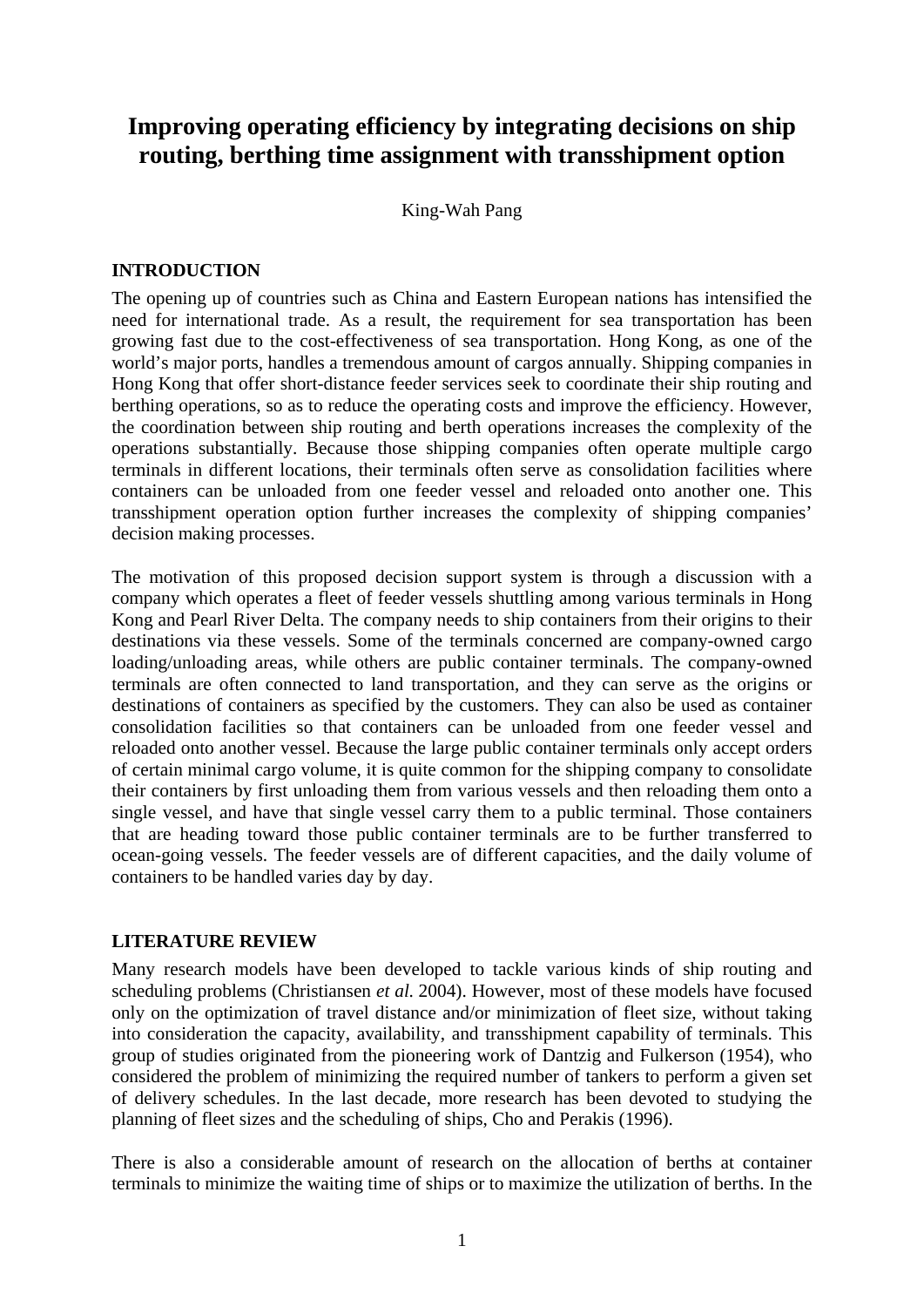above studies, the authors assume that the berths are discrete resources along a quayside and that each ship occupies a discrete number of berth locations. However, in some studies, the quayside of the berth is treated as a continuous resource, Lim (1998).

Recently, Pang *et al.* (2009) considered a ship routing problem with time clash avoidance constraints at the pickup and drop-off points. However, their model implicitly assumes that a cargo terminal is either the origin or the final destination of a container. To the best of our knowledge, no study has been conducted on integrating ship scheduling and berthing time assignment decisions which consider also the transshipment option.

# **METHODOLOGY**

In our proposed decision support system, we consider a set of vessels, where each vessel has a given origin (e.g., a cargo terminal) and a given destination (e.g., another terminal). We assume that the origin and destination of each vessel are at different locations. We have a set of commodities (container batches), where each container batch also has a given pickup terminal and a given drop-off terminal. We need to arrange the vessels to pick up the containers from their origins and transport them to their destinations. We consider an integrated model where some terminals are public terminals in which each berthing time window is assigned to a specific vessel through advanced booking. Besides the public terminals, we also consider some terminals are company-owned terminals that can be served as consolidation facilities. These terminals allow the vessel to perform the transshipment operations during the opening hours; a container batch may be dropped off by one vessel and picked up by another vessel at any location, and has that single vessel carries the container batches to a public terminal. The objective of our proposed decision support system is to minimize the total operating cost of the system. The total cost includes the travel cost of the vessels, the loading and unloading costs of the container batches at the terminals, here, the loading and unloading costs are not constant which determined by how many times a container batch is consolidated at the terminals. The total cost also includes the cost of operating the vessels, which is calculated by the time that the vessels are in operation to perform all the pickup and delivery tasks for all the container batches.

# **COMPUTATIONAL EXPERIMENTS**

We investigate the potential cost-saving attainable by our integrated ship routing and berthing time assignment model presented. To do so, we first generate random test data for small-size problems. Next, we obtain near-optimal solutions to the integrated ship routing and berthing time assignment problem using these data via commercial software package (i.e., ILOG CPLEX) by setting a maximum limit on the running time. These solutions are then compared against the solutions obtained by the traditional solution method, which the decision on the routing and the berthing time assignment of the vessels are made separately. This traditional approach may lead to serious congestion of the vessels at some terminals, as many vessels may be assigned to berth at the same terminal to perform the loading/unloading of the container batches at the same time period, some of these vessels are then needed to wait at the sea until the berth is available to service them. In such case, the operating cost will be higher when compared with the integrated model that we proposed, because the operating time of the vessels becomes longer as they have to wait at the sea until the berth is available. Besides, the transshipment operation is not possible as the routing and berthing time of the vessels are determined individually, such that the arrival time of the vessels at a terminal is not coordinated. In fact, the pickup and drop-off operations of a container batch is assigned to a single vessel only, when the routing of the vessels are determined separately, which means